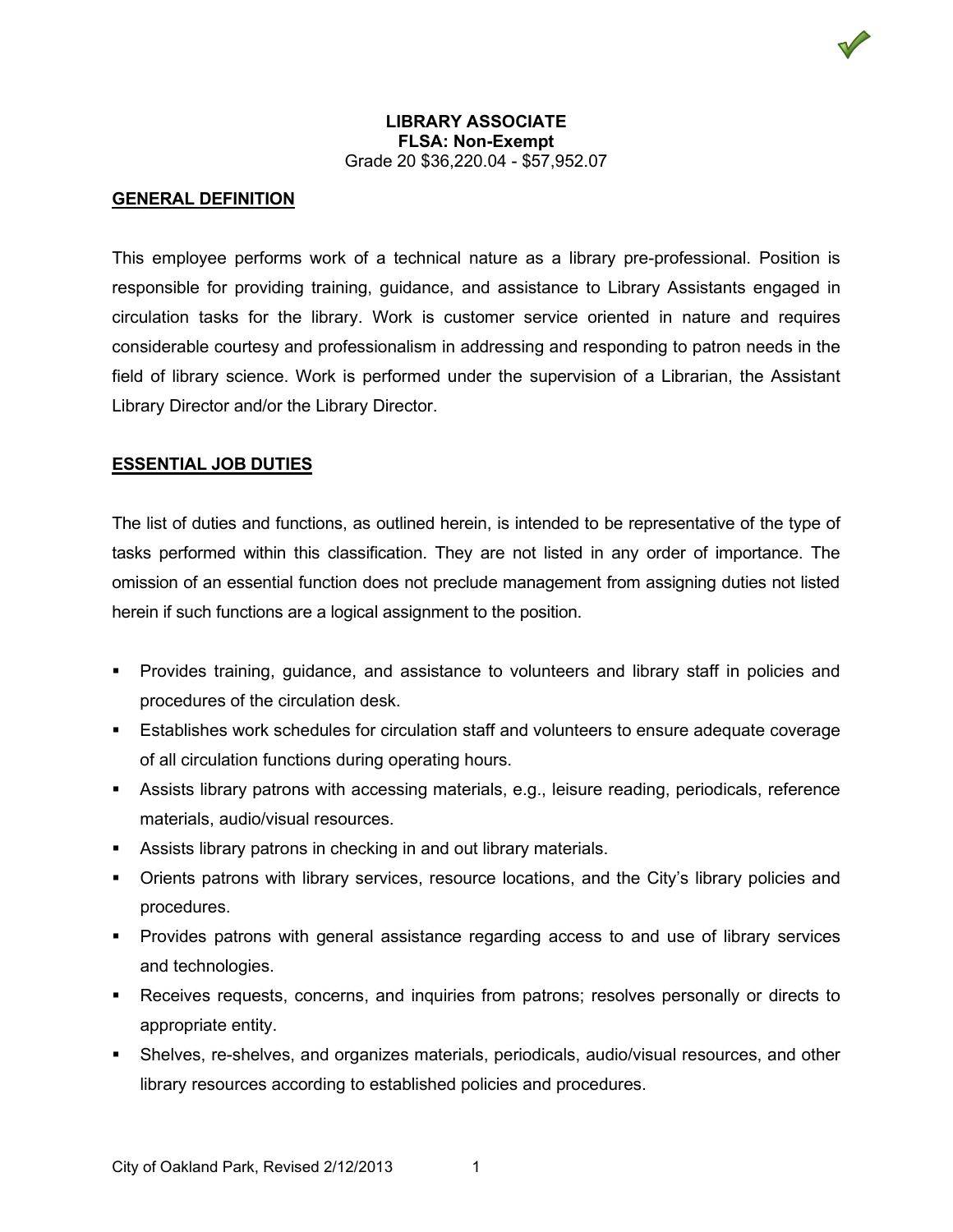# **LIBRARY ASSOCIATE FLSA: Non-Exempt** Grade 20 \$36,220.04 - \$57,952.07

- Performs administrative support functions to support efficient operations, e.g., filing and records management, copying materials, issuance of library cards.
- Maintains responsibility for the daily accounting and close-out of all cash receipts.
- May assist a Librarian with various special projects.
- **Requires regular attendance to scheduled work shifts.**

# **KNOWLEDGE, SKILLS & ABILITIES**

- Considerable knowledge of library operations, policies, and procedures.
- Familiarity with standard office technologies, e.g., personal computers, word processors, the Internet.
- Ability to work independently with limited 6
- Ability to guide, train, supervise and evaluate the performance of library staff.
- Ability to establish and maintain effective working relationships with coworkers, management, patrons, and other external entities in a courteous and professional manner.

# **PHYSICAL REQUIREMENTS**

The City of Oakland Park is an Equal Opportunity Employer. In compliance with the Americans with Disabilities Act (42 U.S. C. 12101 et. seq.), the City of Oakland Park will provide reasonable accommodations to qualified individuals with disabilities and encourages both prospective and current employees to discuss potential accommodations with the employer. The physical demands described here are representative of those that must be met by an employee to successfully perform the essential functions of this job.

- **The ability to stand, sit, walk, talk and hear.**
- Must be able to operate objects, tools or controls and reach with arms and hands.
- **Walk up or down stairwells, ladders or steps.**
- The employee must frequently lift and/or move up to 35 pounds.
- Vision ability includes close and peripheral vision and depth perception.
- Oral communication ability.